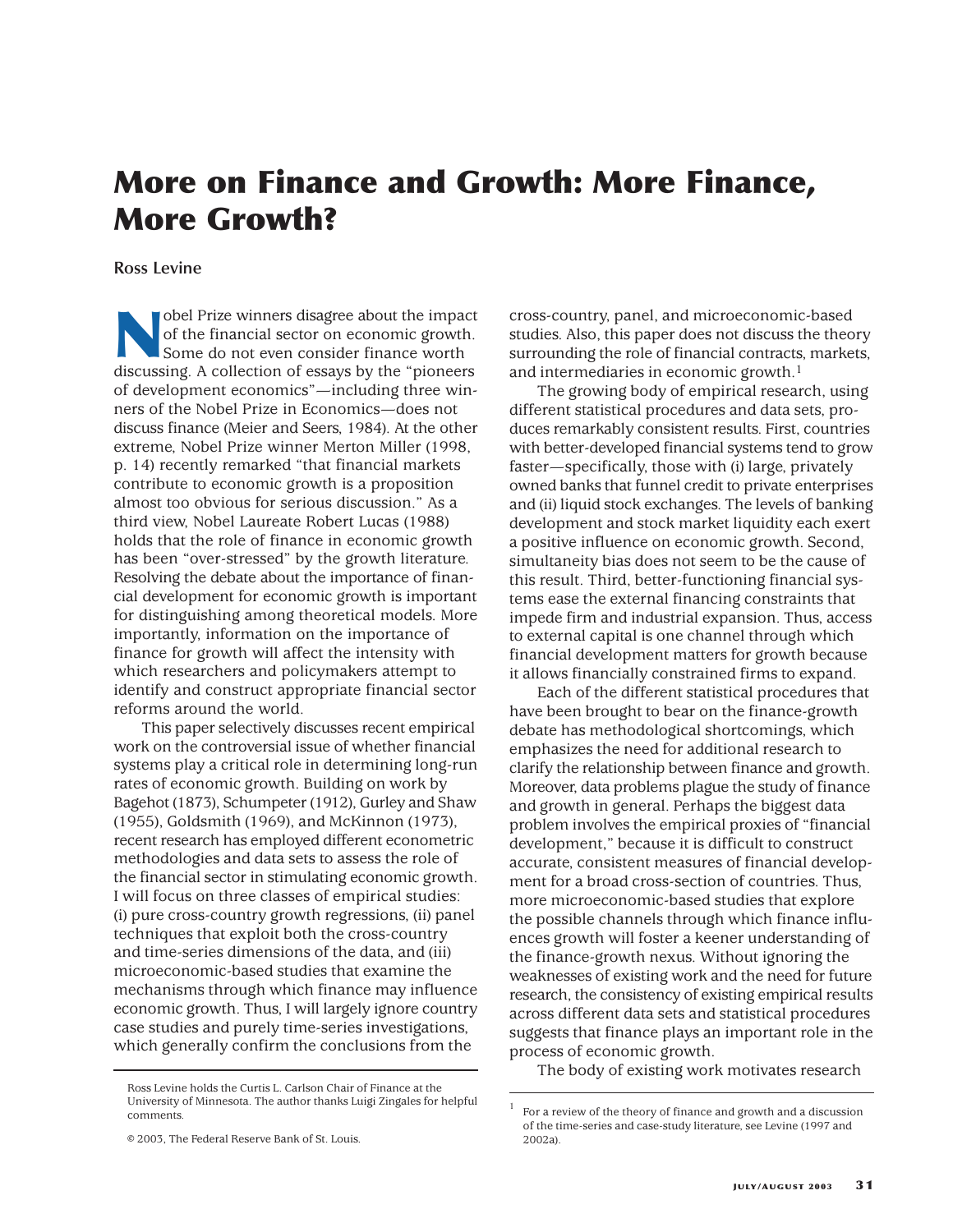#### **Growth and Financial Intermediary Development, 1960-89**

|              |                               | Dependent variables               |                     |  |  |  |
|--------------|-------------------------------|-----------------------------------|---------------------|--|--|--|
|              | Real per capita<br>GDP growth | Real per capita<br>capital growth | Productivity growth |  |  |  |
| <b>DEPTH</b> | $2.4**$<br>(0.007)            | $2.2**$<br>(0.006)                | $1.8**$<br>(0.026)  |  |  |  |
| $R^2$        | 0.50                          | 0.65                              | 0.42                |  |  |  |

#### **NOTE: Observations: 77.**

**\*\*Indicates significance at the 5 percent level; p-values are in parentheses.**

**Variable definitions: DEPTH = liquid liabilities/GDP; productivity growth = real per capita GDP growth – (0.3)\*(real per capita capital growth). Other explanatory variables included in each of the nine regression results reported above: logarithm of intial income, logarithm of initial secondary school enrollment, ratio of government consumption expenditures to GDP, inflation rate, and ratio of exports plus imports to GDP.**

**King and Levine (1993b) define 2 percent growth as 0.02. For comparability with subsequent tables, we have redefined 2 percent growth as 2.00 and adjusted the coefficients by a factor of 100.**

**SOURCE: King and Levine (1993b, Table VII).**

into the determinants of financial development. If financial development is crucial for growth, how can countries develop well-functioning financial systems? What legal, regulatory, and policy changes would foster the emergence of growth-enhancing financial markets and intermediaries? While I do not discuss this emerging literature, I point to some recent work on this question in the conclusion.

The remainder of the paper proceeds as follows. The next section discusses cross-country studies of growth. The third section reviews panel studies of growth, and the fourth section analyzes industryand firm-level research on the finance-growth nexus.

### **CROSS-COUNTRY STUDIES**

# *Financial Intermediaries and Growth*

I first examine the application of broad crosscountry growth regressions to the study of finance and growth. These studies aggregate economic growth over long periods, a decade or more, and assess the relationship between long-run growth and measures of financial development. King and Levine (1993a,b,c) build on earlier cross-country work by Goldsmith (1969). In particular, King and Levine (1993a,b,c) more than double Goldsmith's (1969) sample of countries, study growth over a 30-year horizon, and systematically control for many possible determinants of economic growth such as initial income, educational attainment, inflation,

black market exchange rate premia, government spending, openness to trade, and political instability. Furthermore, they examine whether financial development is associated with productivity growth and capital accumulation, which are two channels through which finance may influence economic growth.

King and Levine (1993b) (henceforth KL) study 77 countries over the period 1960-89. To measure financial development, KL focus on DEPTH, which equals the size of the financial intermediary sector. It equals the liquid liabilities of the financial system (currency plus demand and interest-bearing liabilities of banks and nonbank financial intermediaries) divided by gross domestic product (GDP). An important weakness of this measure of financial development is that DEPTH measures the size of the financial intermediary sector. It may not, however, represent an accurate proxy for the functioning of the financial system. It may not proxy for how well bank research firms exert corporate control or provide risk management services to clients. KL experiment with alternative measures of financial development that are designed to gauge who is conducting credit allocation, i.e., whether it is banks or the government, and to where the credit is flowing, i.e., to the private sector or to the government and state-owned enterprises. They obtain similar results with these alternative indicators of financial development (also see La Porta, Lopez-de-Silanes, and Shleifer, 2002).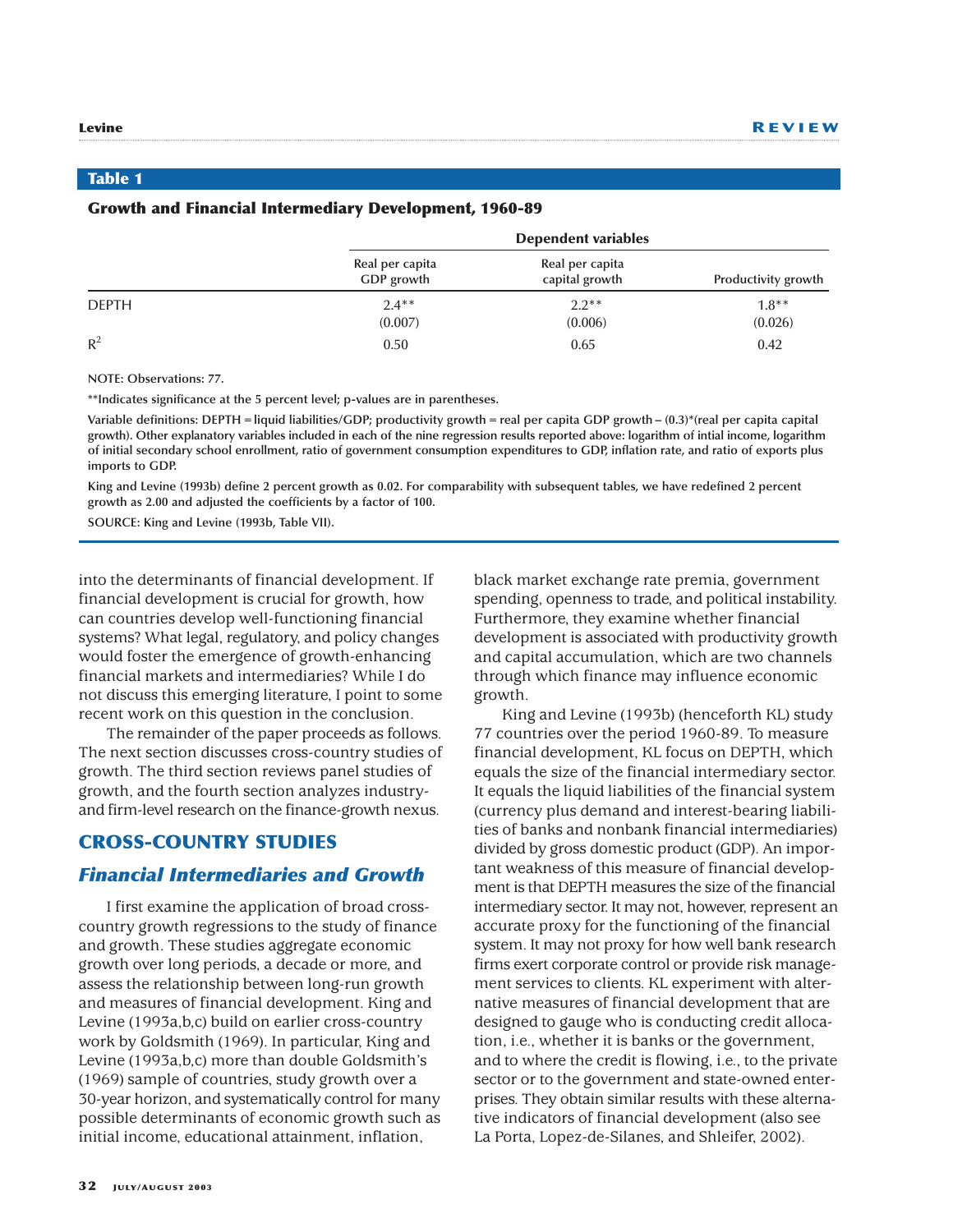#### **Growth and Initial Financial Depth, 1960-89**

|              |                               | <b>Dependent variables</b>        |                     |  |  |  |
|--------------|-------------------------------|-----------------------------------|---------------------|--|--|--|
|              | Real per capita<br>GDP growth | Real per capita<br>capital growth | Productivity growth |  |  |  |
| <b>DEPTH</b> | $2.8**$<br>(0.001)            | $1.9**$<br>(0.001)                | $2.2**$<br>(0.001)  |  |  |  |
| $R^2$        | 0.61                          | 0.63                              | 0.58                |  |  |  |

#### **NOTE: Observations: 57.**

**\*\*Indicates significance at the 5 percent level; p-values are in parentheses.**

**Variable definitions: DEPTH = liquid liabilities/GDP; productivity growth = real per capita GDP growth – (0.3)\*(real per capita capital growth). Other explanatory variables included in each of the nine regression results reported above: logarithm of intial income, logarithm of initial secondary school enrollment, ratio of government consumption expenditures to GDP, inflation rate, and ratio of exports plus imports to GDP.**

**King and Levine (1993b) define 2 percent growth as 0.02. For comparability with subsequent tables, we have redefined 2 percent growth as 2.00 and adjusted the coefficients by a factor of 100.**

**SOURCE: King and Levine (1993b, Table VII) and Levine (1997, Table 3).**

KL assess the strength of the empirical relationship between DEPTH averaged over the 1960-89 period and three growth indicators also averaged over the same period, *G*. The three growth indicators are as follows: (i) the average rate of real per capita GDP growth, (ii) the average rate of growth in the capital stock per person, and (iii) total productivity growth, which is a "Solow residual" defined as real per capita GDP growth minus (0.3) times the growth rate of the capital stock per person. The analyses include a matrix of conditioning information, *X*, that controls for other factors associated with economic growth (e.g., income per capita, education, political stability, indicators of exchange rate, trade, fiscal, and monetary policy). KL estimated the following regressions:

#### $G_i = a + b$ DEPTH +  $cX + u$ .

Adapted from KL, Table 1 indicates that there is a statistically significant and economically large relationship between DEPTH and (i) long-run real per capita growth, (ii) capital accumulation, and (iii) productivity growth. The coefficient on DEPTH implies that a country that increased DEPTH from the mean of the slowest growing quartile of countries (0.2) to the mean of the fastest growing quartile of countries (0.6) would have increased its per capita growth rate by almost 1 percent per year. This is large. The difference between the slowest growing 25 percent of countries and the fastest growing 25

percent of countries is about 5 percent per annum over this 30-year period. Thus, the rise in DEPTH alone eliminates 20 percent of this growth difference. The illustrative example, however, ignores causality and the issue of how to increase DEPTH.

KL also examine whether the value of financial depth in 1960 *predicts* the rate of economic growth, capital accumulation, and productivity growth over the next 30 years. As shown in Table 2, the regressions indicate that financial depth in 1960 is a good predictor of subsequent rates of economic growth, physical capital accumulation, and economic efficiency improvements over the next 30 years, even after controlling for income, education, and measures of monetary, trade, and fiscal policy. Thus, finance does not simply follow growth; financial development predicts long-run growth.

While improving on past work, there are problems with methodology and interpretation in the KL analyses. As noted in the introduction, the proxy measures for financial development, DEPTH and the alternative measures, do not directly measure the ability of the financial system to (i) overcome information asymmetries and funnel credit to worthy firms, (ii) monitor managers effectively and exert corporate governance efficiently, (iii) provide risk management services, or (iv) facilitate exchange and the pooling of savings. This lowers the confidence one has in interpreting the results as establishing a link running from financial development to econ-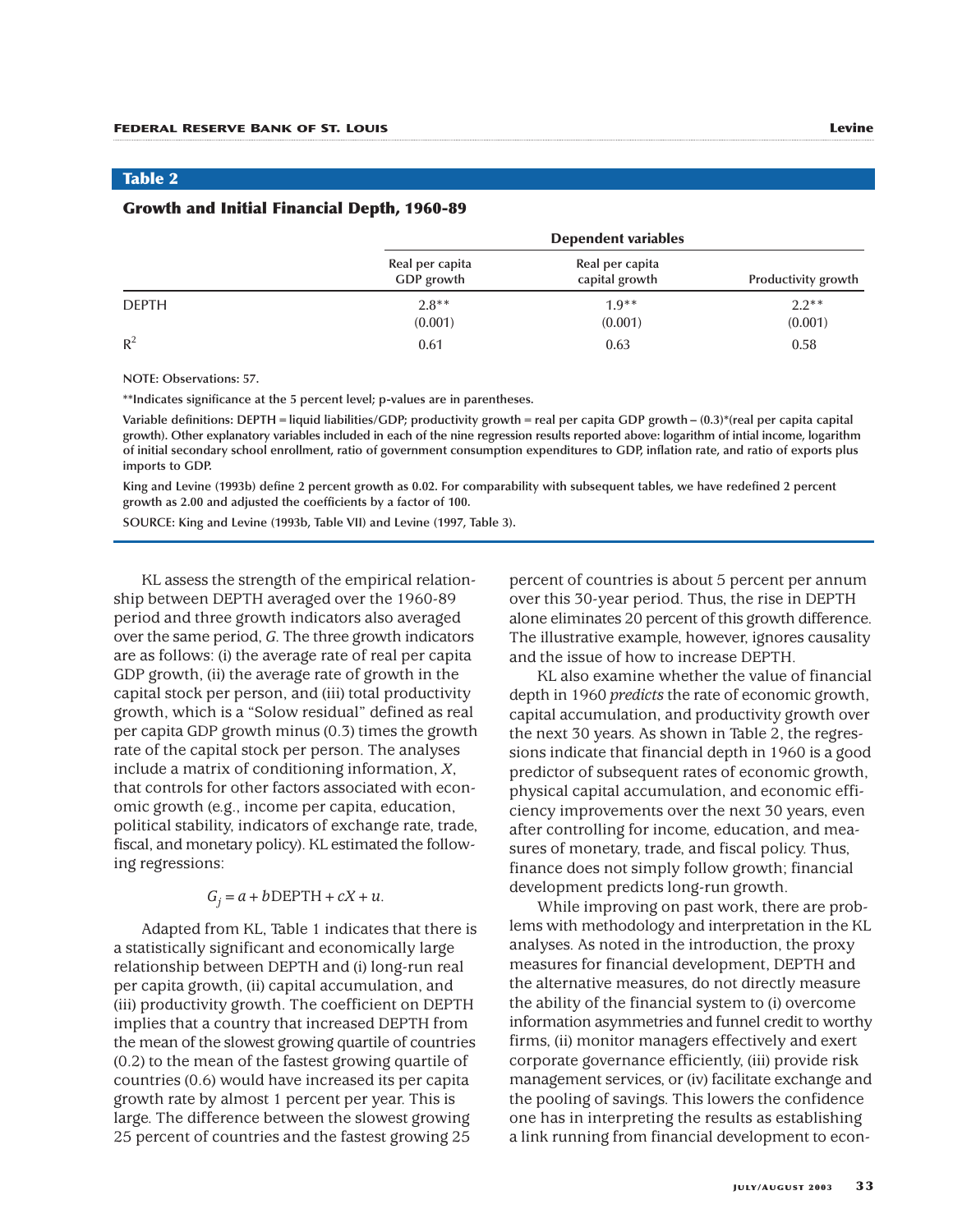omic growth. Also, while KL show that finance predicts growth, they do not deal formally with the issue of causality. Finally, KL focus on only one segment of the financial system—banks. They do not incorporate measures of other components of national financial systems.

# *Stock Markets, Banks, and Economic Growth*

Following Atje and Jovanovic (1993), Levine and Zervos (1998) (henceforth LZ) add measures of stock market and banking development to crosscountry studies of growth. Thus, they simultaneously examine two components of the financial system: banks and equity markets. This provides information on the independent impact of stock markets and banks on economic growth. Thus, these analyses help policymakers set reform priorities and influence debates on the comparative importance of different segments of the financial sector (Demirgüç-Kunt and Levine, 2001).

LZ construct numerous measures of stock market development to assess the relationship between stock market development and economic growth, capital accumulation, and productivity. In this paper, I focus on one of the LZ liquidity indicators: the turnover ratio. This equals the total value of shares traded on a country's stock exchanges divided by stock market capitalization (the value of listed shares on the country's exchanges). The turnover ratio measures trading relative to the size of the market. All else equal, therefore, differences in trading frictions will influence the turnover ratio. LZ confirm their results using an assortment of stock market development indicators.2

There are difficulties in measuring liquidity, however. First, LZ do not measure the direct costs of conducting equity transactions. LZ simply measure trading, which may reflect differences in the arrival of news and how heterogeneous agents interpret this information. Thus, while we would like a

proxy of the ease of trading at posted prices, the data provide only a measure of actual transactions. Second, stock markets may do more than provide liquidity. For instance, stock markets may provide mechanisms for hedging and trading the idiosyncratic risk associated with individual projects, firms, industries, sectors, and countries. Thus, focusing on liquidity may omit important services provided by equity markets and, therefore, mis-measure stock market development. Third, the turnover ratio measures domestic stock transactions on a country's national stock exchanges. The physical location of the stock market, however, may not necessarily matter for the provision of liquidity. This measurement problem will increase if economies become more financially integrated and firms list and issue shares on foreign exchanges.

Recent evidence, however, suggests that focusing on domestic financial markets is relevant. Guiso, Sapienza, and Zingales (2002) study the effects of differences in local financial development within an integrated financial market, Italy. They find that local financial development (i) enhances the probability an individual starts his own business, (ii) increases competition, and (iii) promotes the growth of firms. As predicted by theory, these effects are weaker for larger firms, which can more easily raise funds outside of the local area. Thus, the authors' results suggest that local financial development is an important determinant of the economic success of an area even in an environment where there are no frictions to capital movements.

The turnover ratio exhibits substantial crosscountry variability. Very active markets such as Japan and the United States had turnover ratios of almost 0.5 during the period 1976-93. Markets that are less liquid, such as Bangladesh, Chile, and Egypt, had turnover ratios of 0.06 or less.

As summarized in Table 3, LZ find that the initial level of stock market liquidity and the initial level of banking development (bank credit) are positively and significantly correlated with future rates of economic growth, capital accumulation, and productivity growth over the next 18 years, even after controlling for initial income, schooling, inflation, government spending, the black market exchange rate premium, and political stability. To measure banking sector development, LZ use bank credit, which they define as bank credit to the private sector as a share of GDP. This measure of banking development excludes credit issued by the government and the central bank and excludes credits issued to the

LZ (1998) examine three additional measures of liquidity. First, the value-traded ratio equals the total value of domestic stocks traded on domestic exchanges as a share of GDP. This measures trading relative to the size of the economy. The next two measures of liquidity measure trading relative to stock price movements: (i) the value-traded ratio divided by stock return volatility and (ii) the turnover ratio divided by stock return volatility. They also examine a measure of stock market integration. While a vast literature examines the pricing of risk, there exists very little empirical evidence that directly links risk diversification services with long-run economic growth. LZ do not find a strong link between economic growth and the ability of investors to diversify risk internationally.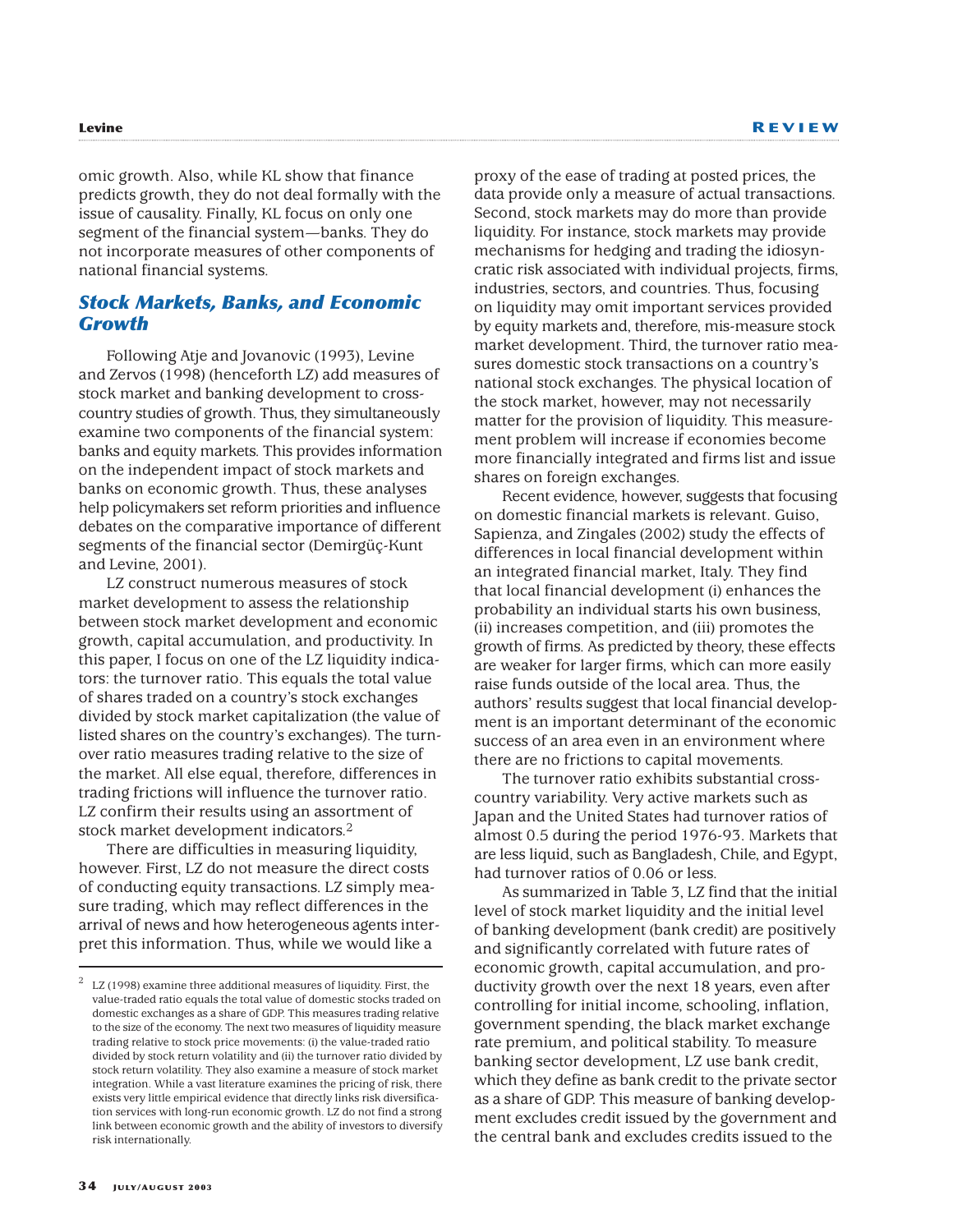#### **Stock Market and Bank Development Predict Growth, 1976-93**

|                                | Independent variables (1976) |                     |       |  |  |
|--------------------------------|------------------------------|---------------------|-------|--|--|
| Dependent variables (1976-93)  | <b>Bank credit</b>           | Turnover            | $R^2$ |  |  |
| Real per capita GDP growth     | $1.31**$<br>(0.022)          | $2.69**$<br>(0.005) | 0.50  |  |  |
| Real per capita capital growth | $1.48**$<br>(0.025)          | $2.22**$<br>(0.024) | 0.51  |  |  |
| Productivity growth            | $1.11**$<br>(0.020)          | $2.01**$<br>(0.029) | 0.40  |  |  |

**NOTE: Observations: 42 for the real per capita GDP growth regression and 41 for the others.**

**\*\*Indicates significance at the 5 percent level; p-values are in parentheses.**

**Variable definitions: Bank credit = bank credit to the private sector as a share of GDP in 1976 or the closest date with data; turnover = value of the trades of domestic shares on domestic exchanges as a share of market capitalization of domestic shares in 1976 or the closest date with data; productivity growth = real per capita GDP growth – (0.3)\*(real per capita capital growth). Other explanatory variables included in each of the regression results reported above: logarithm of intial income, logarithm of initial secondary school enrollment, ratio of government consumption expenditures to GDP, inflation rate, black market exchange rate premium, and frequency of revolutions and coups.**

**Levine and Zervos (1998) define 2 percent growth as 0.02. For comparability with subsequent tables, we have redefined 2 percent growth as 2.00 and adjusted the coefficients by a factor of 100.**

**SOURCE: Levine and Zervos (1998, Table 3).**

government and public enterprises. LZ argue that their banking development indicator is better than KL's because nongovernmental financial intermediaries that are allocating credit to private firms are more likely to improve the efficiency of credit allocation and the monitoring of firms than intermediaries that allocate money to the government and public enterprises.

These results are consistent with models that emphasize that stock market liquidity facilitates long-run growth (Levine, 1991; Bencivenga, Smith, and Starr, 1995) and are not supportive of models that emphasize the negative aspects of stock market liquidity (Bhide, 1993). Furthermore, the results do lend much support to models that emphasize the tensions between bank-based and market-based systems. The results suggest that stock markets provide different financial functions from those provided by banks, or else they would not both enter the growth regression significantly.

The sizes of the coefficients are economically meaningful. For example, the estimated coefficient implies that a one-standard-deviation increase in initial stock market liquidity (0.30) would increase per capita GDP growth by 0.80 percentage points per year (2.7\*0.3). Accumulating over 18 years, this

implies real GDP per capita would have been over 15 percentage points higher by the end of the sample. Similarly, the estimated coefficient on bank credit implies a correspondingly large growth effect. That is, a one-standard-deviation increase in bank credit (0.5) would increase growth by 0.7 percentage points per year (1.3\*0.5). Taken together, the results imply that if a country had increased both stock market liquidity and bank development by one standard deviation, then by the end of the 18-year sample period, real per capita GDP would have been almost 30 percent higher and productivity would have been almost 25 percent higher.<sup>3</sup>

Critically for policymakers, LZ do not find that stock market size, as measured by market capitalization divided by GDP, is robustly correlated with growth. Simply listing on the national stock exchange does not necessarily foster resource allocation. Rather, it is the ability to trade ownership of the economy's productive technologies that influences resource allocation and growth.

While LZ incorporate stock markets into the analysis of economic growth, there are problems.

As emphasized throughout, these conceptual experiments do not consider the question of causality or how to change the operation of the financial sector.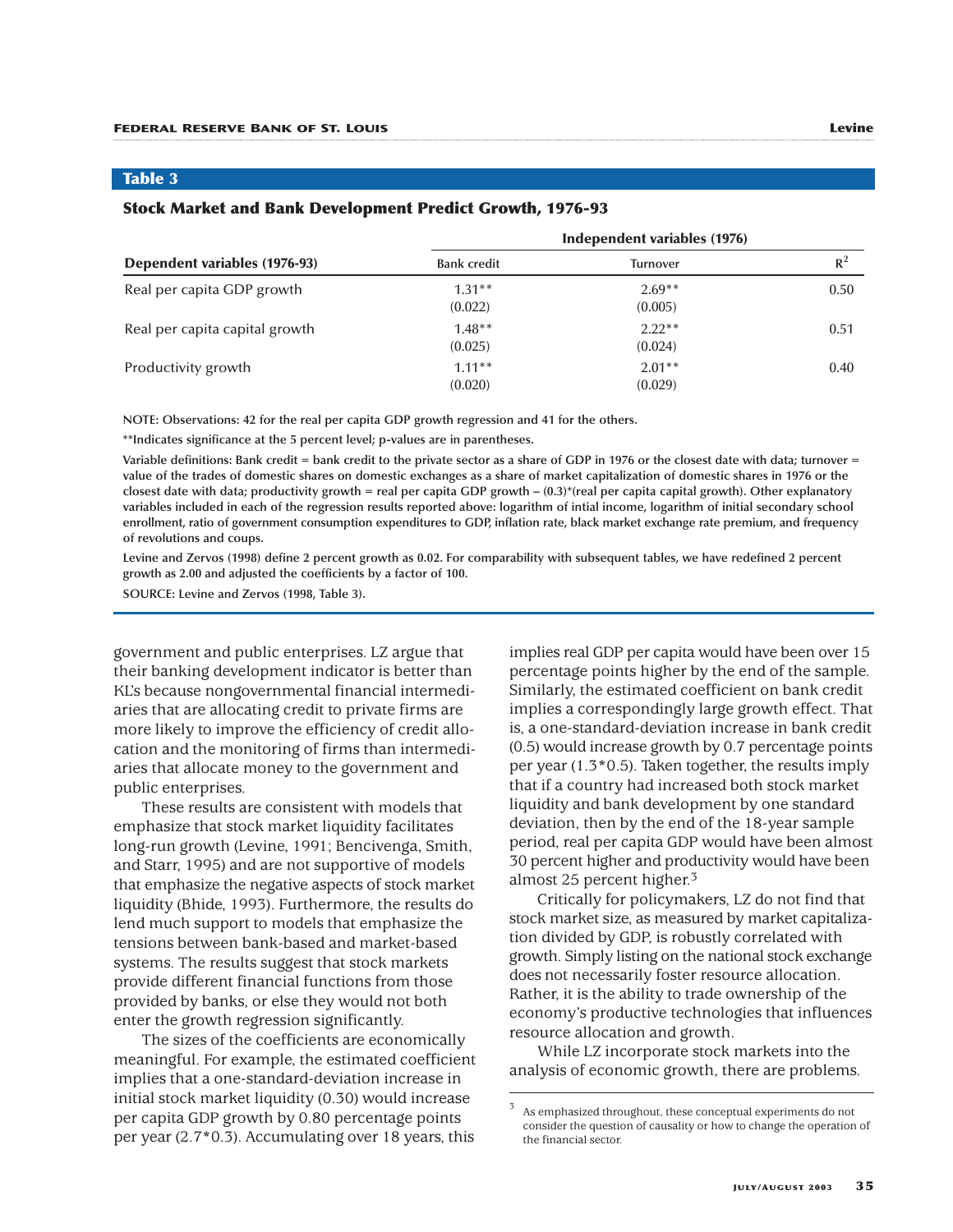First, they do not deal formally with the issue of causality. Second, while LZ (1998) include stock markets, they exclude other components of the financial sector, e.g., bond markets and the financial services provided by nonfinancial firms. Third, as discussed above, the turnover ratio may not accurately measure the ability to trade shares and may miss other important services provided by equity markets.

# *Using Instrumental Variables To Deal with Simultaneity Bias*

To assess whether the finance-growth relationship is driven by simultaneity bias, recent research uses instrumental variables to extract the exogenous component of financial development. To do this, one needs instrumental variables that explain crosscountry differences in financial development but are uncorrelated with economic growth beyond their link with financial development. Then, one can use standard instrumental variable procedures to examine the finance-growth relationship while formally controlling for endogeneity.

Levine (1998, 1999) and Levine, Loayza, and Beck (2000) use the La Porta, Lopez-de-Silanes, Shleifer, and Vishny (1998) (henceforth LLSV) measures of legal origin as instrumental variables. In particular, LLSV show that legal origin—whether a country's commercial/company law derives from British, French, German, or Scandinavian law importantly shapes national approaches to laws concerning creditors and the efficiency with which those laws are enforced. Since finance is based on contracts, legal origins that produce laws that protect the rights of external investors and enforce those rights effectively will do a correspondingly better job at promoting financial development. Indeed, LLSV trace the effect of legal origin to laws and enforcement and then to the development of financial intermediaries. Since most countries obtained their legal systems through occupation and colonization, the legal origin variables may be plausibly treated as exogenous.

Formally, consider the generalized method of moments (GMM) regression:

$$
G_j = a + bF_i + cX + u.
$$

*Gj* is real per capita GDP growth over the 1960-95 period. The legal origin indicators are used as instrumental variables for the measures of financial

development, *Fi* . *X* is treated as an included exogenous variable.

The validity of the instrumental variables, the *legal origin* dummy variables, requires that they are uncorrelated with the error term, *u*, i.e., they may affect growth only through the financial development indicators *and* the variables in the conditioning information set, *X*. I test the null hypothesis that the instrumental variables are uncorrelated with the error term using Hansen's (1982) test of the overidentifying restrictions (OIR-test). If the regression specification "passes" the test, then we cannot reject the statistical and economic significance of the estimated coefficient on financial intermediary development as indicating an effect running from financial development to per capita GDP growth.

In using instrumental variables, Levine, Loayza, and Beck (2000) and Beck, Levine, and Loayza (2000) also develop a new measure of overall financial development. The new measure, private credit, equals the value of credits by financial intermediaries to the private sector divided by GDP. The measure (i) isolates credit issued to the private sector, (ii) excludes credit issued to governments, government agencies, and public enterprises, and (iii) excludes credits issued by central banks. Unlike the LZ bank credit measure, private credit includes credits issued by financial intermediaries that are not classified as deposit money banks by the International Monetary Fund.

As shown in Table 4 (IV cross-country), Beck, Levine, and Loayza (2000) find a very strong connection between the exogenous component of financial intermediary development and long-run economic growth when using cross-country instrumental variables. They also show that the exogenous component of financial development is linked with both capital accumulation and productivity growth. Using various conditioning information sets, i.e., different *X*'s, the results still hold. Furthermore, the data do not reject Hansen's (1982) test of the overidentifying restrictions. Thus, the exogenous component of privately owned banks is positively associated with economic growth

These results suggest an economically large impact of financial development on growth. For example, India's value of private credit over the period 1960-95 was 19.5 percent of GDP, while the mean value for developing countries was 25 percent of GDP. The estimated coefficient suggests that an exogenous improvement in private credit in India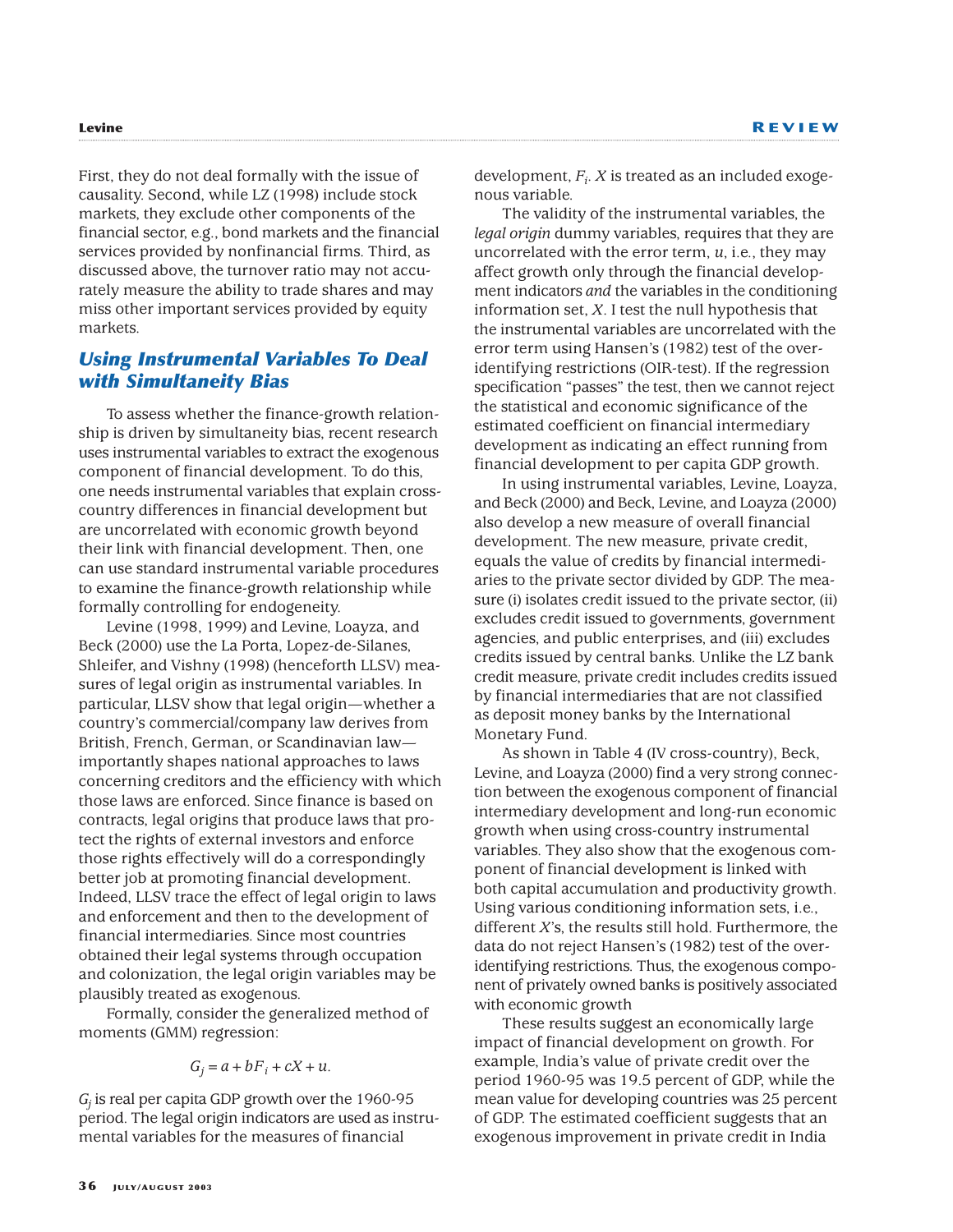| <b>Estimation procedure</b>                       | <b>Private</b><br>credit | <b>Countries</b> | <b>Observations</b> | OIR test <sup>1</sup> | Sargan test <sup>2</sup><br>$(p-value)$ | <b>Serial</b><br>correlation test <sup>3</sup><br>(p-value) |
|---------------------------------------------------|--------------------------|------------------|---------------------|-----------------------|-----------------------------------------|-------------------------------------------------------------|
| A. Dependent variable: real per capita GDP growth |                          |                  |                     |                       |                                         |                                                             |
| IV cross-country                                  | $2.22**$<br>(0.003)      | 63               | 63                  | 0.577                 |                                         |                                                             |
| GMM panel                                         | $2.40**$<br>(0.001)      | 77               | 365                 |                       | 0.183                                   | 0.516                                                       |
| <b>B. Dependent variable: productivity growth</b> |                          |                  |                     |                       |                                         |                                                             |
| IV cross-country                                  | $1.50**$<br>(0.004)      | 63               | 63                  | 2.036                 |                                         |                                                             |
| GMM panel                                         | $1.33**$<br>(0.001)      | 77               | 365                 |                       | 0.205                                   | 0.772                                                       |
| C. Dependent variable: capital per capita growth  |                          |                  |                     |                       |                                         |                                                             |
| IV cross-country                                  | $2.83**$<br>(0.006)      | 63               | 63                  | 6.750                 |                                         |                                                             |
| GMM panel                                         | $3.44**$<br>(0.001)      | 77               | 365                 |                       | 0.166                                   | 0.014                                                       |

#### **Growth, Productivity Growth, and Capital Accumulation, Panel GMM and OLS, 1960-95**

**NOTE: \*\*Indicates significance at the 5 percent level; p-values are in parentheses.**

**1 The null hypothesis is that the instruments used are not correlated with the residuals from the respective regression. Critical values for OIR test (2 d.f.): 10 percent = 4.61; 5 percent = 5.99.**

**2 The null hypothesis is that the instruments used are not correlated with the residuals from the respective regression.**

**3 The null hypothesis is that the errors in the first-difference regression exhibit no second-order serial correlation.**

**IV cross-country = cross-country instrumental variables with legal origin as instruments, estimated using GMM; GMM panel = dynamic panel (5-year averages) generalized method of moments using system estimator; private credit = logarithm (credit by deposit money banks and other financial institutions to the private sector divided by GDP). Other explanatory variables: logarithm of initial income per capita, average years of schooling.**

**SOURCE: Beck, Levine, and Loayza (2000).**

that would have pushed it to the sample mean for developing countries would have accelerated real per capita GDP growth by an additional 0.6 percentage points per year. These types of conceptual experiments must be treated as illustrative because they do not account for *how* to increase financial intermediary development.

While these analyses confront the causality issue, problems remain. In addition to the previously noted problems of constructing accurate measures of financial development, these cross-country instrumental variable analyses consider only the endogenous determination of the financial development. They treat the other explanatory variables as

exogenous. Furthermore, the cross-country instrumental variable studies do not simultaneously consider the independent role of equity markets.

# **PANEL STUDIES OF FINANCE AND GROWTH**

# *Why Use Panel Techniques?*

In light of the problems associated with purely cross-country growth regressions, Levine, Loayza, and Beck (2000) (henceforth LLB) use a GMM estimator developed for panel data (Arellano and Bond, 1991, and Arellano and Bover, 1995). Compared with purely cross-country approaches, the panel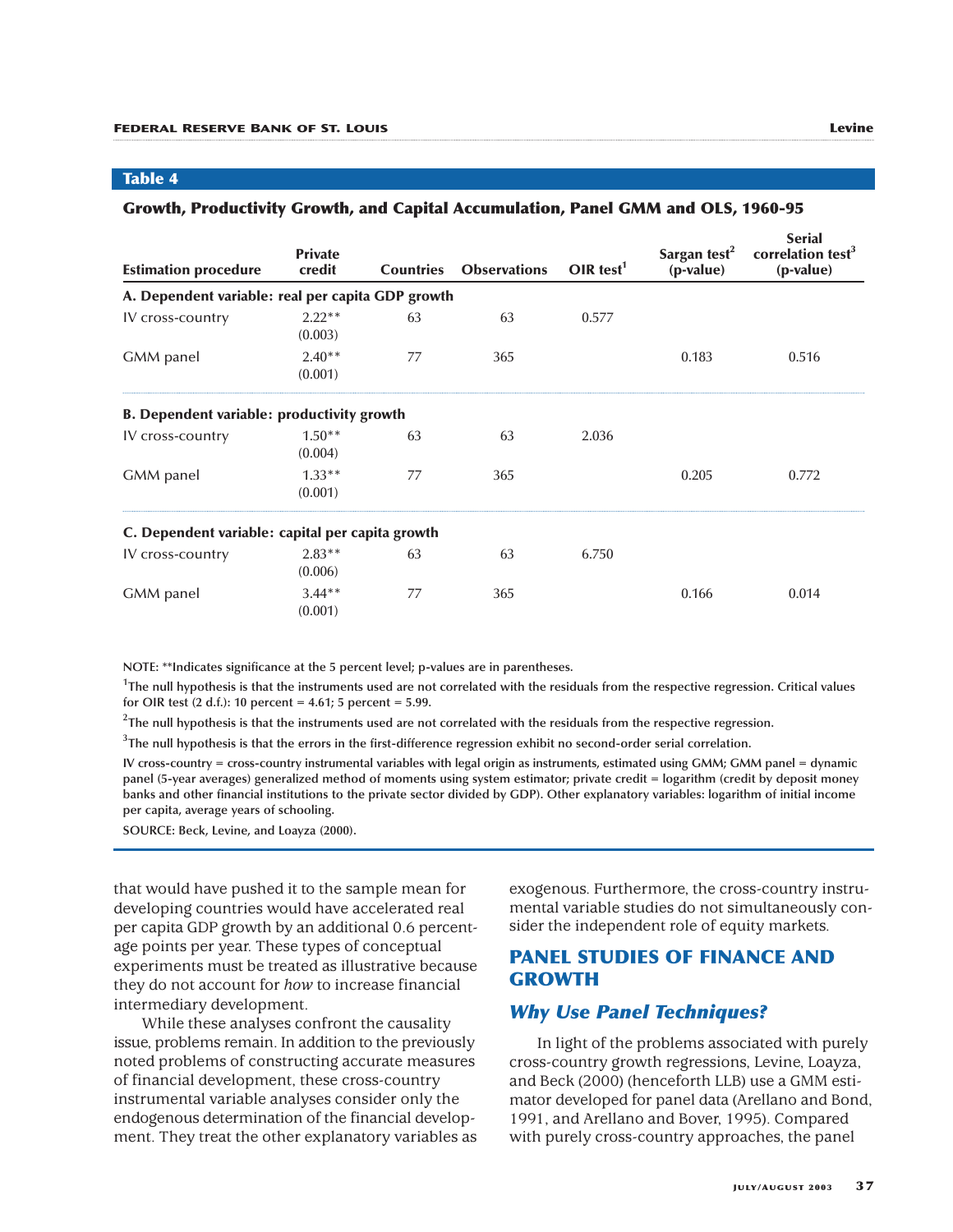approach has three important advantages and one particular disadvantage. To see these, consider the panel regression specified as follows:

$$
y_{i,t} = aX_{i,t}^1 + bX_{i,t}^2 + C_i + T_t + u_{i,t}
$$

where  $\gamma$  represents growth,  $X^1$  represents a set of lagged explanatory variables, and  $X^2$  represents a set of contemporaneous explanatory variables, *C* is an unobserved country-specific effect, *T* is a timespecific effect, *u* is the time-varying error term, and *i* and *t* represent country and (five-year) time period, respectively.

The first benefit from moving to a panel is the ability to exploit the time-series and cross-sectional variation in the data. LLB construct a panel that consists of data for 77 countries over the period 1960-95. The data are averaged over seven nonoverlapping five-year periods. Moving to a panel incorporates the variability of the time-series dimension, exploiting substantial additional variability.

A second benefit from moving to a panel is that in the purely cross-sectional regression, the unobserved country-specific effect is part of the error term so that correlation between *Ci* and the explanatory variables results in biased coefficient estimates.<sup>4</sup> To control for the presence of unobserved country-specific effects, Arellano and Bond (1991) propose to "first-difference" the regression equation to eliminate the country-specific effect and then use instrumental variables to control for endogeneity. This approach eliminates biases due to country-specific omitted variables.

The third benefit from using a panel is that it overcomes the following problem: the pure crosscountry instrumental variable does not control for the potential endogeneity of all the regressors. This problem can lead to inappropriate inferences on the coefficient on financial development. The panel estimator uses instruments based on previous realizations of the explanatory variables to consider the potential endogeneity of the other regressors.

An important disadvantage caused by moving to panel data is that it means employing data averaged over five-year periods. Yet, we are seeking to assess the connection between financial development and long-run growth. To the extent that five years does not adequately proxy for long-run growth, the panel methods may be less precise in assessing the finance-growth relationship than methods based on lower-frequency data.

#### *Results with Financial Intermediation*

LLB use panel techniques to study the relationship between financial intermediary development and growth, while Beck, Levine, and Loayza (2000) extend this work to evaluate the relationship between financial development and the sources of growth, i.e., productivity growth and physical capital accumulation. They use many indicators of financial intermediary development and various conditioning information sets to assess robustness (Levine and Renelt, 1992). Table 4 summarizes these results using the private credit measure of financial development described above.

Table 4 indicates a positive relationship between the exogenous component of financial development and economic growth, productivity growth, and capital accumulation. The regressions pass the standard specification tests for panel regressions. Remarkably, the coefficient estimates for the panel estimates are very similar to those obtained using pure cross-sectional instrumental variables. Thus, the large, positive relationship between economic growth and private credit does not appear to be driven by simultaneity bias, omitted country-specific effects, or other problems plaguing cross-country growth regressions.5

# *Stock Markets, Banks, and Growth Revisited*

Rousseau and Wachtel (2000) extend the LZ study of stock markets, banks, and growth to a panel context. They use annual data and the panel difference estimator proposed by Arellano and Bond (1991). Thus, they jointly study the impact of bank and equity markets on economic growth.

Beck and Levine (forthcoming) build on Rousseau and Wachtel (2000). Beck and Levine (i) use data averaged over five-year periods to abstract from business-cycle fluctuations, (ii) employ more recent panel procedures that avoid biases associated with difference, and (iii) extend the sample through 1998, which mitigates the potential effect of the Asian stock market boom in the 1990s on the results.

Furthermore, if the lagged dependent variable is included in  $X^1$  (which is the norm in cross-country regressions), then the country-specific effect is certainly correlated with *X*<sup>1</sup> .

<sup>5</sup> Beck, Levine, and Loayza (2000) go on to argue that the finance-capital accumulation link is not robust to alternative specifications, but financial development is robustly linked with both economic growth and productivity growth.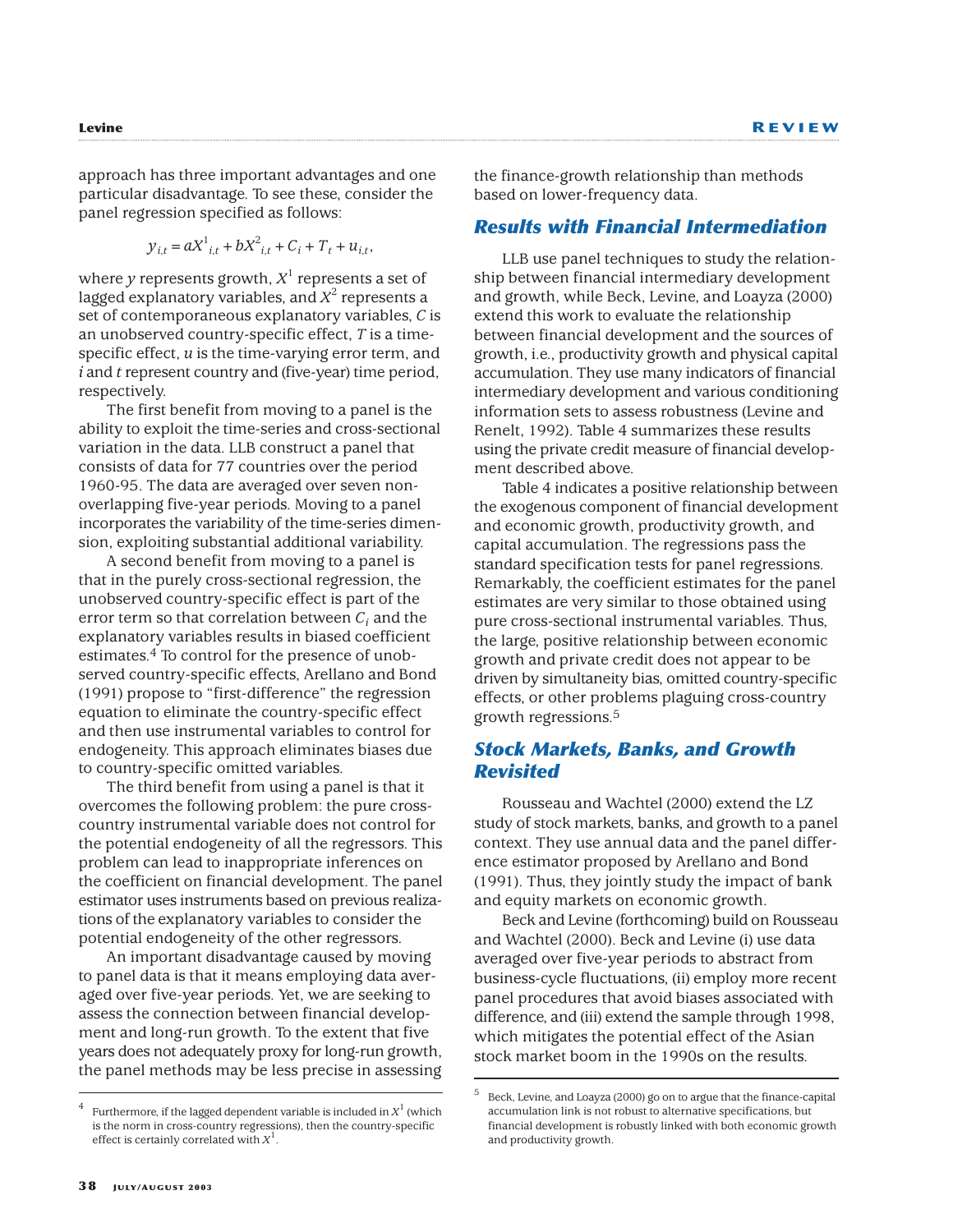| <b>Estimation procedure</b> | <b>Bank</b><br>credit | Turnover            | <b>Countries</b> | <b>Observations</b> | Sargan test <sup>1</sup><br>( <i>p</i> -value) | <b>Serial</b><br>correlation test <sup>2</sup><br>( <i>p</i> -value) |
|-----------------------------|-----------------------|---------------------|------------------|---------------------|------------------------------------------------|----------------------------------------------------------------------|
| OLS cross-country           | $1.47**$<br>(0.001)   | $0.79**$<br>(0.025) | 40               |                     |                                                |                                                                      |
| GMM panel                   | $1.76***$<br>(0.001)  | $0.96**$<br>(0.001) | 40               | 146                 | 0.488                                          | 0.60                                                                 |

#### **Stock Markets, Banks, and Growth: Panel GMM and OLS, 1975-98**

**NOTE: \*\*Indicates significance at the 5 percent level; p-values are in parentheses.**

<sup>1</sup>The null hypothesis is that the instruments used are not correlated with the residuals.

**2 The null hypothesis is that the errors in the first-difference regression exhibit no second-order serial correlation.**

**OLS = ordinary least squares with heteroskedasticity-consistent standard errors; GMM = dynamic panel generalized method of moments using system estimator; bank credit = logarithm (credit by deposit money banks to the private sector as a share of GDP); turnover = logarithm (value of the trades of domestic shares on domestic exchanges as a share of market capitalization of domestic shares). Other explanatory variables: logarithm of initial income, logarithm of initial secondary school enrollment.**

**SOURCE: Beck and Levine (forthcoming, Tables 2 and 3).**

Table 5 indicates that the exogenous components of both stock market development and bank development help predict economic growth. Based on Beck and Levine (forthcoming), Table 5 also presents simple ordinary least-squares (OLS) regressions. As shown, the coefficient estimates from the two methods are very similar. The panel procedure passes the standard specification tests, which increases confidence in the assumptions underlying the econometric methodology. While not shown, Beck and Levine (forthcoming) find that stock market capitalization is not closely associated with growth, which confirms the earlier results by LZ. Thus, it is not listing, per se, that is important for growth; rather, it is the ability of agents to exchange ownership claims on an economy's productive technologies that matters.

The Table 5 estimates are economically meaningful and consistent with magnitudes obtained using different methods. If Mexico's turnover ratio had been at the average of the Organisation for Economic Cooperation and Development (OECD) countries (68 percent) instead of the actual 36 percent during the period 1996-98, it would have grown 0.6 percentage points faster per year. Similarly, if its bank credit had been at the average of all OECD countries (71 percent) instead of the actual 16 percent, it would have grown 0.6 percentage points faster per year. These results suggest that the exogenous components of both bank and stock market development have an economically large impact on economic growth. Note, however, using quarterly data and vector autoregressive techniques, Arestis, Demetriades, and Luintel (2001) find that the economic effect of stock market liquidity on growth is positive and significant, but smaller economically than that found in LZ, Rousseau and Wachtel (2000), and Beck and Levine (forthcoming). While differences in data frequency, country coverage, sample period, and econometric technique may account for the differences, future work needs to clarify the economic impact of stock market development on economic growth.

# **MICROECONOMIC STUDIES OF FINANCE AND GROWTH**

Industry-level and firm-level data have also been brought to bear on the question of whether financial development promotes economic growth. By circumventing weaknesses with cross-country and panel studies, the microeconomic research seeks to resolve causality issues and to document in greater detail the mechanisms, if any, through which finance influences economic growth.

## *Industry-Level Studies*

In a very influential study, Rajan and Zingales (1998) (henceforth RZ) use industry-level data to study the mechanisms through which financial development may influence economic growth and to deal rigorously with causality issues. They argue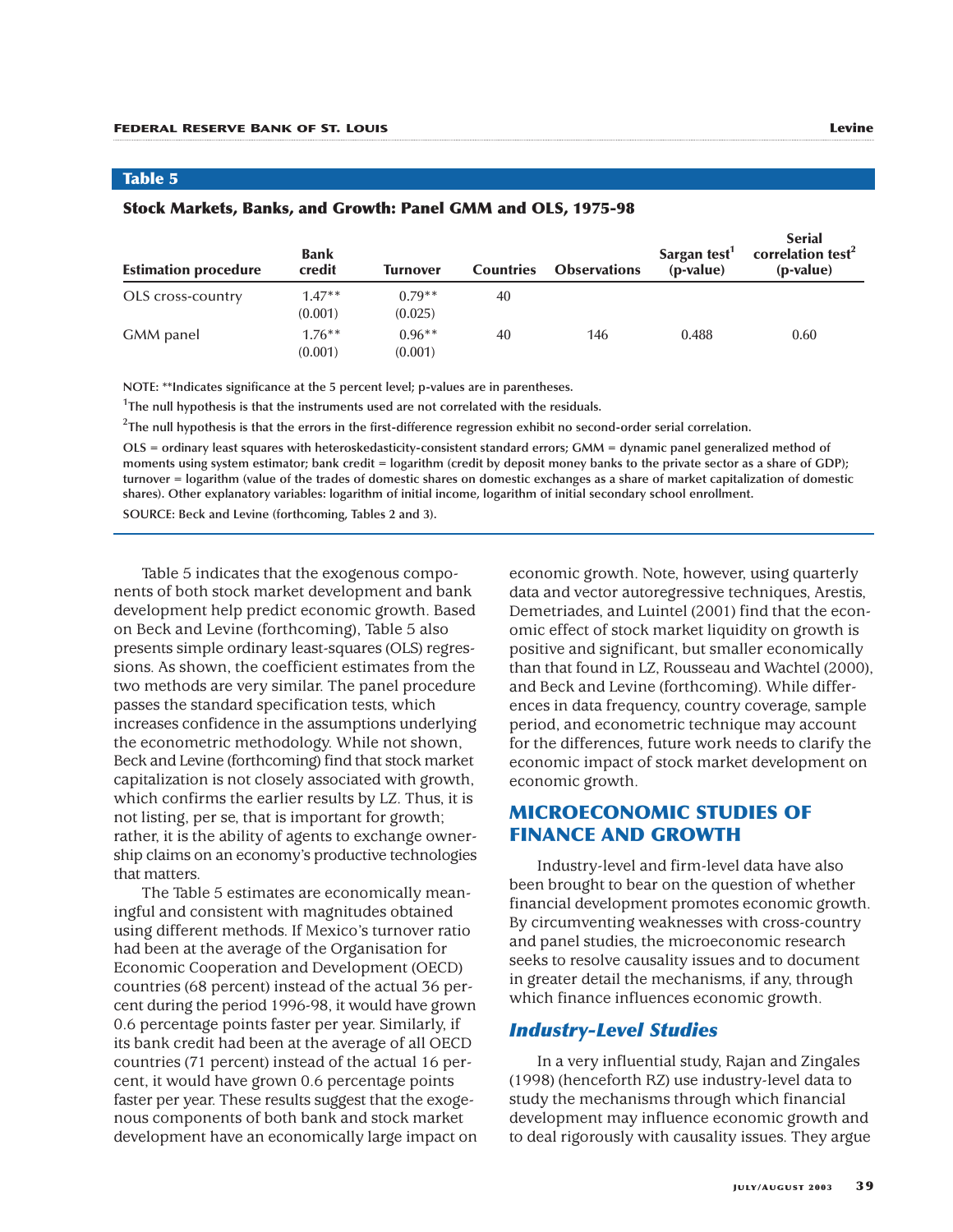that better-developed financial systems ameliorate market frictions that make it difficult for firms to obtain external finance. Thus, industries that are naturally heavy users of external finance should benefit disproportionately more from greater financial development than industries that are not naturally heavy users of external finance. If researchers can identify those industries that rely heavily on external finance in an economy with few market frictions—i.e., "naturally heavy users" of external finance—then this establishes a natural test: Do industries that are naturally heavy users of external finance grow faster in economies with better developed financial systems? If they do, then this supports the view that financial development spurs growth by facilitating the flow of external finance.

RZ work under three maintained assumptions: (i) financial markets in the United States are relatively frictionless, (ii) in a frictionless financial system, technological factors influence the degree to which an industry uses external finance, and (iii) the technological factors influencing external finance are reasonably constant across countries. RZ use the external financing of industries in the United States as a benchmark of the external financing needs of industries in a comparatively frictionless financial system. They then develop methods to assess whether industries that are naturally heavy users of external finance grow comparatively faster in countries that are more financially developed.

Consider the equation

 $Growth_{ik} =$  $aC + bI + cShare_{ik} + d[External_k*FD_i] + u_{ik}$ 

*Growth*<sub>*ik*</sub> is the average annual growth rate of value added in industry *k* and country *i* over the period 1980-90. *C* and *I* are matrices of country and industry dummies for all countries and industries, respectively. *Share*<sub>*ik*</sub> is the share of industry *k* in manufacturing in country *i* in 1980. *External <sup>k</sup>* is the fraction of capital expenditures not financed with internal funds for U.S. firms in industry *k* between 1980-90. *FD<sub>i</sub>* is an indicator of financial development for country *i*. RZ interact the external dependence of an industry (*External*) with financial development (*FD*), where the estimated coefficient on the interaction, *d*, is the focus of their analysis. Thus, if *d* is significant and positive, then this implies that an increase in financial development (*FD*) will induce a *bigger* impact on industrial growth (*Growth*<sub>*ik*</sub>) if this industry relies heavily on exter-

nal finance (*External <sup>k</sup>*) than if this industry is not a naturally heavy user of external finance.6

This approach allows RZ (i) to study a particular mechanism, external finance, through which finance operates rather than simply assess links between finance and growth and (ii) to exploit within-country differences concerning industries.

RZ use data on 36 industries across 41 countries. To measure financial development, RZ examine (i) total capitalization, which equals the summation of stock market capitalization and domestic credit as a share of GDP, and (ii) accounting standards. As RZ discuss, there are problems with these measures. Stock market capitalization does not capture the actual amount of capital raised in equity markets.7 RZ use the accounting standards measure as a positive signal of the ease with which firms can raise external funds, while noting that it is not a direct measure of external financing. Beck and Levine (2002) confirm the RZ findings by using alternative measures of financial development.

As summarized in Table 6, RZ find that the coefficient estimate for the interaction between external dependence and total capitalization measure, *External*  $<sub>k</sub>$ <sup>\*</sup> *Total Capitalization*<sub>*i*</sub>, is positive and</sub> statistically significant at the 1 percent level. This implies that an increase in financial development disproportionately boosts the growth of industries that are naturally heavy users of external finance.

RZ note that the economic magnitude is large. Compare the machinery industry with the beverage industry. The former is an industry with a dependence of 0.45 and is at the 75th percentile of the sample; the latter has low dependence, 0.08, and is at the 25th percentile. Now, consider Italy, which has high total capitalization (0.98) and is at the 75th percentile, and the Philippines, which has a capitalization value of 0.46 and is at the 25th percentile of

They do not include financial development independently because they focus on within-country, within-industry growth rates. The dummy variables for industries and countries correct for country- and industryspecific characteristics that might determine industry growth patterns. RZ thus isolate the effect that the interaction of external dependence and financial development/structure has on industry growth rates relative to country and industry means. By including the initial share of an industry, this controls for a convergence effect: industries with a large share might grow more slowly. RZ include the share in manufacturing, rather than the level, to focus on within-country, withinindustry growth rates.

Indeed, some countries provide tax incentives for firms to list, which artificially boosts stock market capitalization without indicating greater external financing or stock market development. Also, as discussed above, stock market capitalization does not necessarily reflect how well the market facilitates exchange.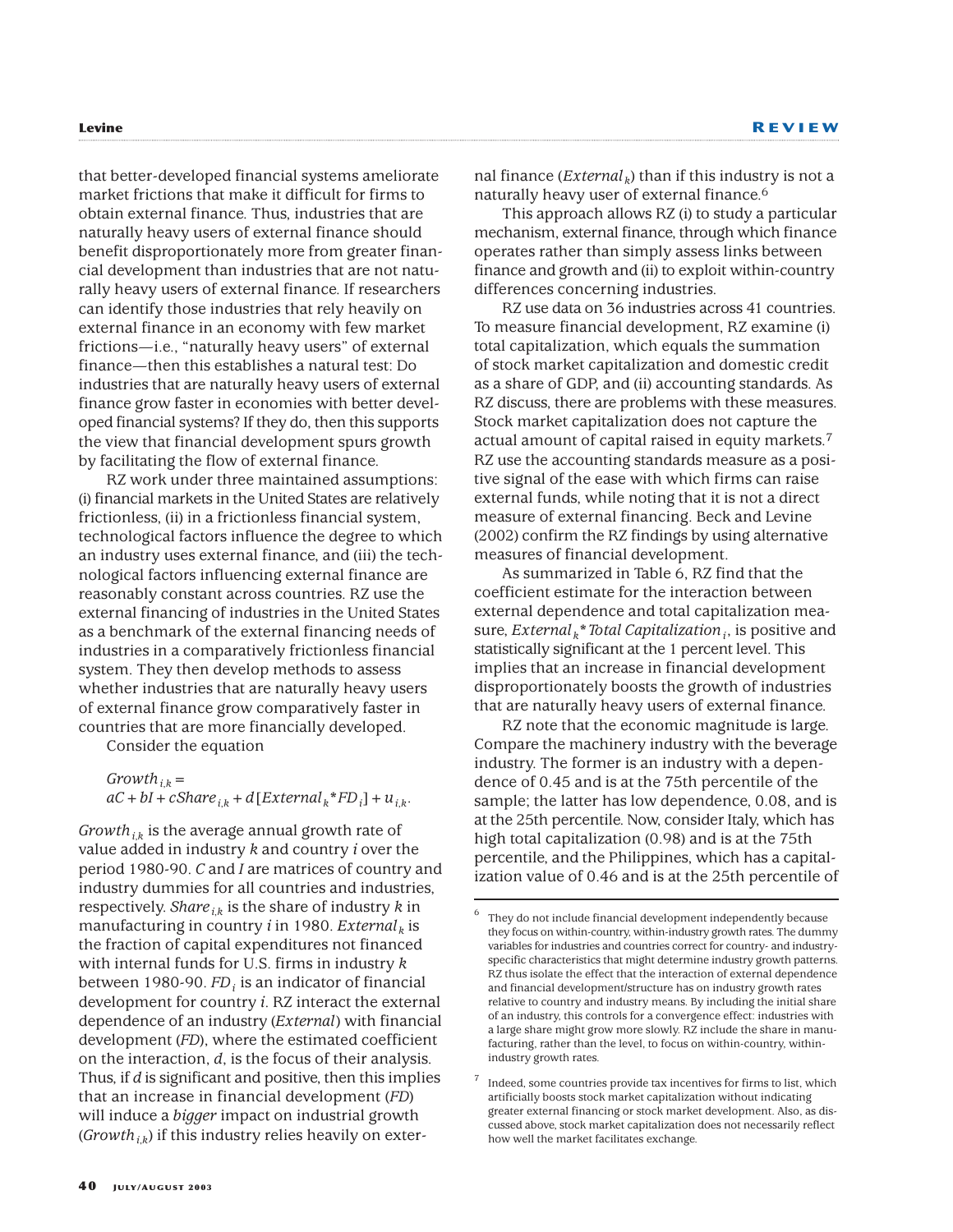#### **Industry Growth and Financial Development**

**Dependent variable: growth of value added of industy** *k* **in country** *i***, 1980-90**

| <i>Share<sub>i,k</sub></i> of industry $k$<br>in country $i$ in 1980 | External <sub>k</sub> <sup>*</sup><br>total capitalization, | $External_k^*$<br>accounting standards, | $\mathbf{R}^2$ | <b>Observations</b> |
|----------------------------------------------------------------------|-------------------------------------------------------------|-----------------------------------------|----------------|---------------------|
| $-0.912$<br>(0.246)                                                  | 0.069<br>(0.023)                                            |                                         | 0.29           | 1217                |
| $-0.643$<br>(0.204)                                                  |                                                             | 0.155<br>(0.034)                        | 0.35           | 1067                |

NOTE: The table above reports the results from the regression: *Growth*<sub>ik</sub> = aC + bI + cShare<sub>ik</sub> + d[External<sub>k</sub>\*FD<sub>i</sub>] + u<sub>ik</sub>. **Two regressions are reported corresponding to two values of** *FDi* **, total capitalization, and account standards, respectively; heteroskedasticity-robust standard errors are in parentheses.**

**External***<sup>k</sup>* **= the fraction of capital expenditures not financed with internal funds for U.S. firms in industry** *k* **between 1980-90; total capitalization = stock market capitalization plus domestic credit; accounting standards = an index of the quality of corporate financial reports.**

**SOURCE: Rajan and Zingales (1998, Table 4).**

total capitalization. Due to differences in financial development, the coefficient estimates predict the following about faster growth in the machinery industry compared with the beverages industry: This difference in growth between the two industries is predicted to be 1.3 percent faster in Italy than in the Philippines. The actual difference is 3.4, so the estimated value of 1.3 is substantial. Thus, financial development has a big impact on industrial growth by facilitating external finance.

#### *Firm-Level Studies*

Demirgüç-Kunt and Maksimovic (1998) (henceforth DM) use firm-level data and test whether financial development influences the degree to which firms are constrained from investing in profitable growth opportunities. They focus on the use of long-term debt and external equity in funding firm growth. As in RZ, DM focus on a particular mechanism through which finance influences growth: Does greater financial development remove impediments to firm growth? In contrast to RZ, DM estimate the external financing needs of each individual firm in the sample.

Questioning the assumptions underlying RZ, DM argue that it is important to allow for differences among countries in the amount of external financing needed by firms in the same industry. These differences may arise because firms in different countries employ different technologies, because profit rates may differ across countries, or because investment opportunities and demand may differ.

To control for differences in the need for external finance at the firm level, DM calculate the rate at which each firm can grow using (i) only its internal funds and (ii) only its internal funds and short-term borrowing. They then compute the percentage of firms that grow at rates that exceed each of these two estimated rates. This yields estimates of the proportion of firms in each economy that rely on external financing to grow.

For the largest publicly traded manufacturing firms in 26 countries, DM estimate a firm's potential growth rate using the textbook "percentage of sales" financial planning model.8 This approach relates a firm's growth rate of sales to its need for investment funds, based on three simplifying assumptions. First, the ratio of assets used in production to sales is constant. Second, the firm's profits per unit of sales are constant. Finally, the economic depreciation rate equals the accounting depreciation rate.

Based on these important maintained assumptions, DM compute the short-term financed growth rate,  $STFG_t$ , as the maximum growth rate that can be obtained if the firm reinvests all its earnings and obtains enough short-term external resources to maintain the ratio of its short-term liabilities to assets.

Then, DM calculate the proportion of firms whose growth rates exceed the estimate of the maximum growth rate that can be financed by relying only on internal and short-term financing,

<sup>8</sup> Beck, Demirgüç-Kunt, and Levine (2001) confirm the findings using an extended sample.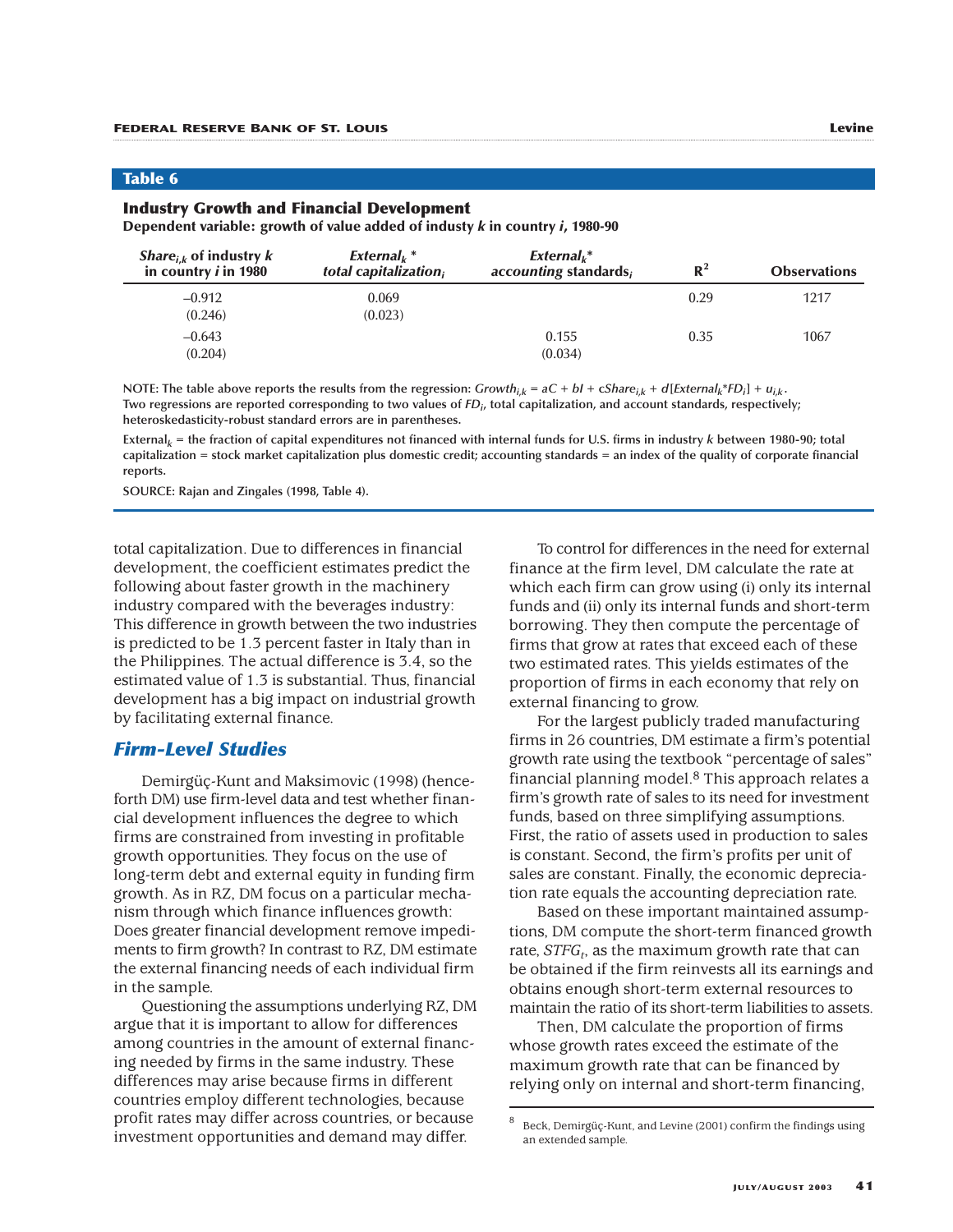|  |  |  |  |  | <b>Excess Growth of Firms and External Financing</b> |  |  |
|--|--|--|--|--|------------------------------------------------------|--|--|
|--|--|--|--|--|------------------------------------------------------|--|--|

**Dependent variable: proportion of firms that grow faster than their predicted growth rate<sup>1</sup>**

| <b>Market capitalization/GDP</b> | Turnover   | <b>Bank assets/GDP</b> | Adjusted $\mathbb{R}^2$ | <b>Countries</b> |
|----------------------------------|------------|------------------------|-------------------------|------------------|
| $-0.106$                         | $0.311***$ | $0.162***$             | 0.48                    | 26               |
| (0.058)                          | (0.072)    | (0.050)                |                         |                  |

**NOTE: \*\*\*Indicates significance at the 1 percent level; White's heteroskedasticity-consistent standard errors are in parentheses.**

**1 The proportion of firms whose growth rates exceed the estimate of the maximum growth rate that can be financed by relying only on internal and short-term financing.**

**Market capitalization/GDP = value of domestic equities listed on domestic exchanges as a share of GDP; turnover = total value of trades of domestic shares on domestic exchanges as a share of market capitalization. Other regressors: rate of inflation; the law and order tradition of the economy, i.e., the extent to which citizens utilize existing legal system to mediate disputes and enforce contracts; growth rate of real GDP per capita; real GDP per capita; government subsidies to private industires and public enterprises as a share of GDP; and net fixes assets divided by total assets.**

**Time period: The dependent variable is averaged over the 1986-91 period. All regressors are averaged over the 1980-85 period, data permitting.**

**SOURCE: Demirgüç-Kunt and Maksimovic (1998, Table V).**

PROPORTION\_FASTER. There is quite a bit of crosscountry variation in PROPORTION\_FASTER. For instance, in Turkey, South Africa, and Pakistan, less than 30 percent of the firms have growth rates that exceed the estimate of the maximum growth rate that can be financed by relying only on internal and short-term financing. In contrast, in Japan, Korea, Singapore, and Thailand, PROPORTION\_FASTER is greater than 50 percent. Put differently, in these latter countries, more than half the firms require longterm financing to finance their growth according to the "percentage of sales" financial planning model.

To analyze whether financial development spurs firm growth, DM run the following cross-country regressions:

PROPORTION\_FASTER =  $a + bFD_{it} + cCV_{it} + u_{it}$ ,

where *FD* is a variety of measures of financial development, *CV* is a set of control variables, and *u* is the error term. To measure financial development, DM use (i) the ratio of market capitalization to GDP (market capitalization/GDP), (ii) turnover, which equals the total value of shares traded divided by market capitalization, and (iii) bank assets/GDP, which equals the ratio of domestic assets of deposit banks divided by GDP. Thus, DM include all domestic assets of deposit banks, not just credit to the private sector. As control variables, DM experiment with different combinations of control variables, including economic growth, inflation, the average market to book value of firms in the economy, government

subsidies to firms in the economy, the net fixed assets divided by total assets of firms in the economy, the level of real per capita GDP, and the law-andorder tradition of the economy.

As summarized in Table 7, DM (1998) find that both banking system development and stock market liquidity are positively associated with the excess growth of firms. Thus, in countries with high turnover and high bank assets/GDP, a larger proportion of firms is growing at a level that requires access to external sources of long-term capital, holding other things constant.9 Note, consistent with LZ, the size of the domestic stock markets is not related to the excess growth of firms. After conducting a wide array of robustness checks, DM conclude that the proportion of firms that grow at rates exceeding the rate at which each firm can grow with only retained earnings and short-term borrowing is positively associated with stock market liquidity and banking system size.

### **CONCLUSION**

This paper selectively reviews recent empirical work on the relationship between financial development and economic growth. In particular, I discuss cross-country, panel, and microeconomic studies

Recent work examines whether bank-based or market-based financial systems are most conducive for growth (Beck, Demirgüç-Kunt, and Levine, 2001; Beck and Levine, 2002; and Levine, 2002b). While financial development boosts growth, the evidence does not favor either bank-based or market-based systems.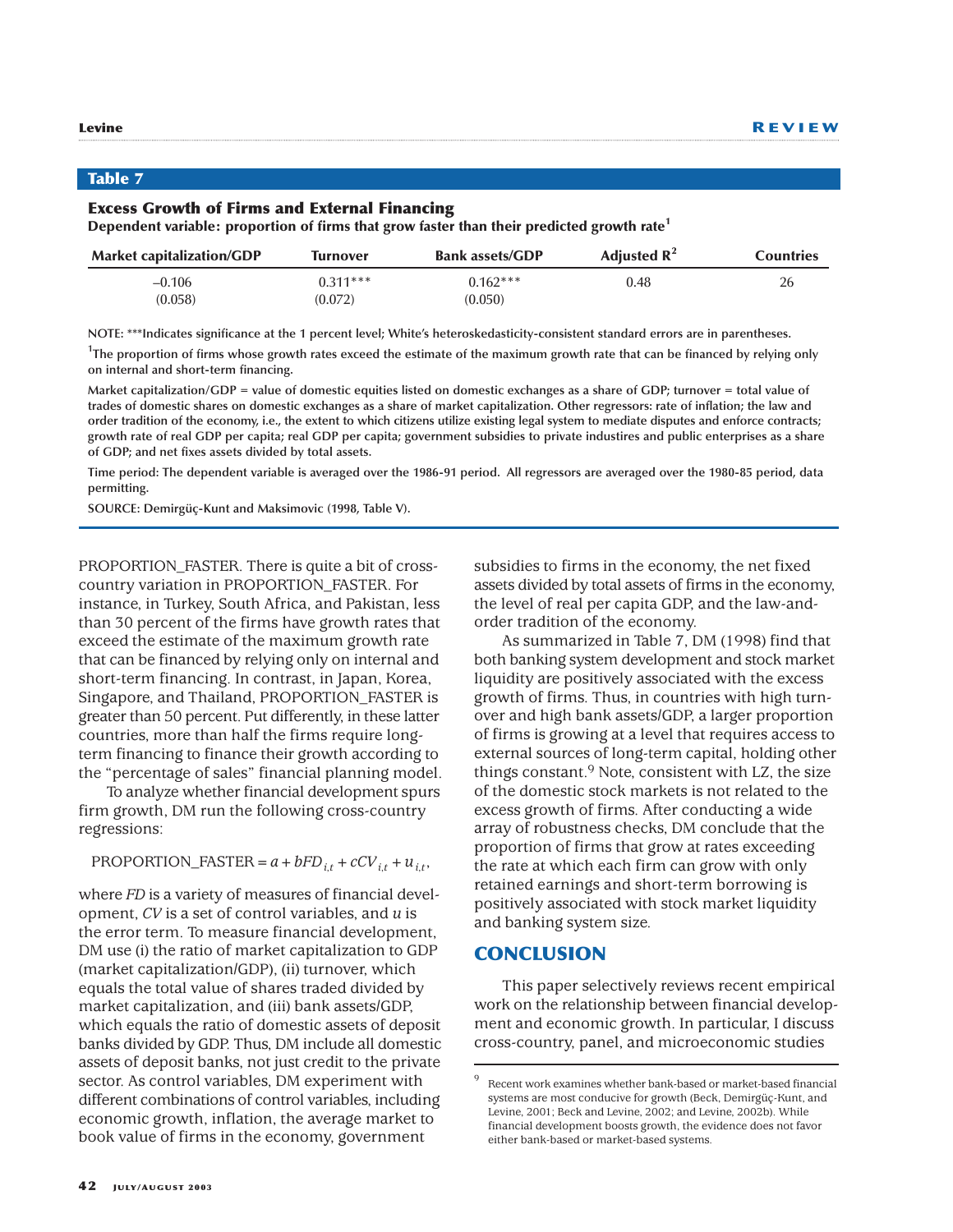of the finance-growth nexus. As noted in the introduction, I have largely ignored purely time-series studies and detailed country investigations that are reviewed in Levine (2002a).

There are strengths and weaknesses associated with each methodology used to examine the relationship between finance and economic growth. The cross-country work examines a broad number of countries and aggregates over long time periods and thereby focuses on long-run growth. The panel work ameliorates many statistical shortcomings associated with the cross-country work and exploits the time-series dimension of the data. In using higher-frequency data, however, the panel work is less directly linked to long-run growth and may not fully abstract from business-cycle and shorter-run influences. The microeconomic evidence examines particular channels through which finance may influence economic activity and deals with causality concerns. However, the microeconomic studies operate under a number of maintained hypotheses, the validity of which are difficult to ascertain. Finally, one problem plaguing the entire study of finance and growth pertains to the proxies for financial development. While theory suggests that financial systems influence growth by easing information and transactions costs and thereby improving the allocation of capital, corporate governance, risk management, and financial exchanges, the empirical measures do not directly measure these financial functions.

While the different methodologies have distinct strengths and weaknesses, they produce remarkably consistent results. The main conclusions that I garner from recent empirical work are as follows:

- Countries with better-developed financial systems tend to grow faster. Specifically, both financial intermediaries and markets matter for growth. The size of the banking system and the liquidity of stock markets are each positively linked with economic growth.
- Simultaneity bias does not seem to be the cause of this result.
- Better-functioning financial systems ease the external financing constraints that impede firm and industrial expansion. Thus, one channel through which financial development matters for growth is access to external capital, which enables industries and firms to expand.

I state these conclusions simply, but stress that

I hold them with a significant degree of skepticism. These findings may certainly be refuted, qualified, and clarified by future work, and I have listed various avenues for future research in the text. Nevertheless, my assessment for now is that a large—albeit not unanimous—body of evidence supports these three conclusions.

To the extent that financial systems exert a first-order influence on economic growth, this motivates research into the determinants of wellfunctioning financial systems. A new and exciting literature researches this question. Some focus on the direct laws and regulations shaping the operation of financial systems, while complementary work examines the broader political, historical, and institutional determinants of financial development.

In terms of direct laws and regulations, a growing body of work examines how the law and enforcement mechanisms protecting outside investors influence stock markets, banks, and economic growth (LLSV; Beck, Demirgüç-Kunt, and Levine, forthcoming). In other work, La Porta, Lopez-de-Silanes, and Shleifer (2002) argue that government ownership of banks hurt the efficient functioning of the banking system and hence economic growth. Barth, Caprio, and Levine (forthcoming) and others examine the role of bank regulations and supervisory practices on the operation of banks and, hence economic growth (Jayaratne and Strahan, 1996; Demirgüç-Kunt, Laeven, and Levine, 2002; Beck, Demirgüç-Kunt, and Levine, forthcoming). In terms of international issues, Levine (2002c) finds that regulatory restrictions on foreign bank entry hurt the efficiency of bank operations. Furthermore, Bekaert, Harvey, and Lundblad (2001) show that international financial liberalization improves the operations of financial systems with positive effects on economic growth. But, Levine and Schmukler (2002) find that international cross-listing by emerging market firms can hurt the operation of the emerging market itself, with adverse implications for economic development (Guiso, Sapienza, and Zingales, 2002). As a final example of work examining specific policies, some research highlights the importance of inflation on the functioning of stock markets and banks (Boyd, Levine, and Smith, 2001).

More broadly, some research studies the underlying forces shaping the laws, regulations, and institutions that form the "rules of the game" governing financial arrangements. Rajan and Zingales (2002 and 2003a,b) and Pagano (2001) focus on how political-economy forces induce governments to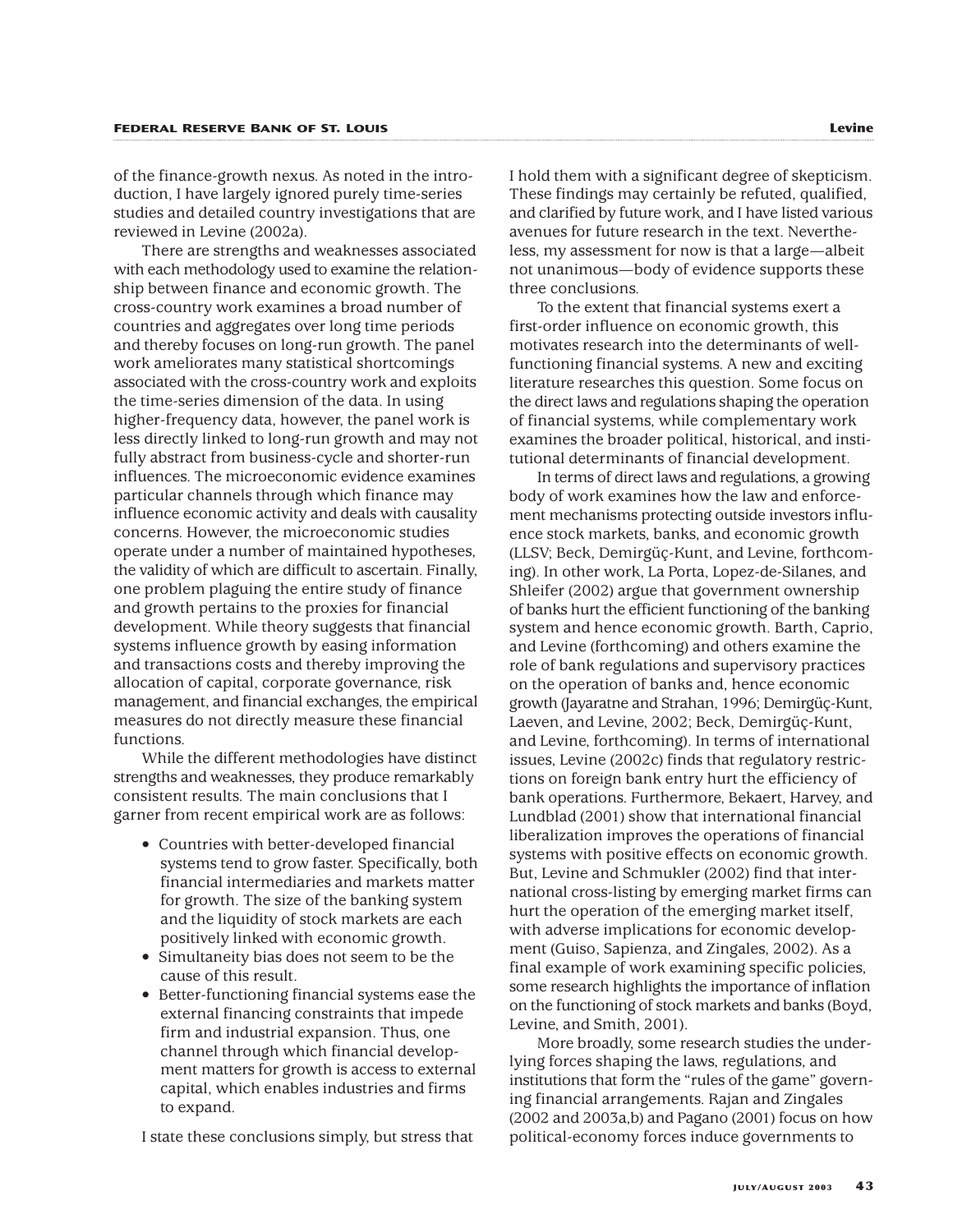repress or encourage financial development, while Guiso, Sapienza, and Zingales (2000) examine the role of social capital in shaping financial systems. Finally, some scholars stress the role of geographical endowments on the formation of long-lasting institutions that shape financial systems (Engerman and Sokoloff, 1997; Acemoglu, Johnson, and Robinson, 2001; Beck, Demirgüç-Kunt, and Levine, 2002; Easterly and Levine, 2003). This work is building a wide-array of evidence on which laws, regulations, and policies work best to promote growth-enhancing financial systems and on the political and historical determinants of financial systems.

# **REFERENCES**

Acemoglu, Daron; Johnson, Simon and Robinson, James A. "The Colonial Origins of Comparative Development: An Empirical Investigation." *American Economic Review*, December 2001, *91*(5), pp. 1369-401.

Arellano, Manuel and Bond, Stephen. "Some Tests of Specification for Panel Data: Monte Carlo Evidence and an Application to Employment Equations." *Review of Economic Studies*, April 1991, *58*(2), pp. 277-97.

and Bover, Olympia. "Another Look at the Instrumental-Variable Estimation of Error-Components Models." *Journal of Econometrics*, July 1995, *68*(1), pp. 29-51.

- Arestis, Philip; Demetriades, Panicos O. and Luintel, Kul B. "Financial Development and Economic Growth: The Role of Stock Markets." *Journal of Money, Credit, and Banking*, February 2001, *33*(1), pp. 16-41.
- Atje, Raymond and Jovanovic, Boyan. "Stock Markets and Development." *European Economic Review*, April 1993, *37*(2-3), pp. 632-40.
- Bagehot, Walter. *Lombard Street, A Description of the Money Market*. Homewood, IL: Richard D. Irwin, 1873 (1962 Edition).
- Barth, James; Caprio, Gerard and Levine, Ross. "Regulation and Supervision of Banks: What Works Best?" *Journal of Financial Intermediation* (forthcoming).
- Beck, Thorsten; Demirgüç-Kunt, Asli and Levine, Ross. "The Financial Structure Database," in A. Demirgüç-Kunt and R. Levine, eds., *Financial Structure and Economic Growth: A Cross-Country Comparison of Banks, Markets, and Development*. Cambridge, MA: MIT Press, 2001.

\_\_\_\_\_\_\_\_\_\_\_; \_\_\_\_\_\_\_\_\_\_\_ and \_\_\_\_\_\_\_\_\_\_\_. "Bank Supervision and Firm Access to Credit." Unpublished manuscript, University of Minnesota, 2002.

\_\_\_\_\_\_\_\_\_\_\_; \_\_\_\_\_\_\_\_\_\_\_ and \_\_\_\_\_\_\_\_\_\_\_. "Law and Finance: Why Does Legal Origin Matter?" *Journal of Comparative Economics* (forthcoming).

and Levine, Ross. "Industry Growth and Capital Allocation: Does Having a Market- or Bank-Based System Matter?" *Journal of Financial Economics*, May 2002, *64*(2), pp. 147-80.

\_\_\_\_\_\_\_\_\_\_\_ and \_\_\_\_\_\_\_\_\_\_\_. "Stock Markets, Banks, and Growth: Panel Evidence." *Journal of Banking and Finance* (forthcoming).

- \_\_\_\_\_\_\_\_\_\_\_; \_\_\_\_\_\_\_\_\_\_\_ and Loayza, Norman. "Finance and the Sources of Growth." *Journal of Financial Economics*, October-November 2000, *58*(1-2), pp. 261-300.
- Bekaert, Geert; Harvey, Campbell R. and Lundblad, Christian T. "Does Financial Liberalization Spur Growth?" NBER Working Paper No. 8245, National Bureau of Economic Research, April 2001.
- Bencivenga, Valerie R.; Smith, Bruce D. and Starr, Ross M. "Transactions Costs, Technological Choice and Endogenous Growth." *Journal of Economic Theory*, October 1995, *67*(1), pp. 153-77.
- Bhide, Amar. "The Hidden Costs of Stock Market Liquidity." *Journal of Financial Economics*, August 1993, *34*(1), pp. 31-51.

Boyd, John H.; Levine, Ross and Smith, Bruce D. "The Impact of Inflation on Financial Sector Performance." *Journal of Monetary Economics*, April 2001, *47*(2), pp. 221-48.

Demirgüç-Kunt, Asli; Laeven, Luc and Levine, Ross. "The Impact of Bank Regulations, Concentration, and Institutions on Bank Efficiency." Unpublished manuscript, University of Minnesota, 2002.

\_\_\_\_\_\_\_\_\_\_\_ and Levine, Ross. *Financial Structure and Economic Growth: A Cross-Country Comparison of Banks, Markets, and Development*. Cambridge, MA: MIT Press, 2001.

and Maksimovic, Vojislav. "Law, Finance, and Firm Growth." *Journal of Finance*, December 1998, *53*(6), pp. 2107-37.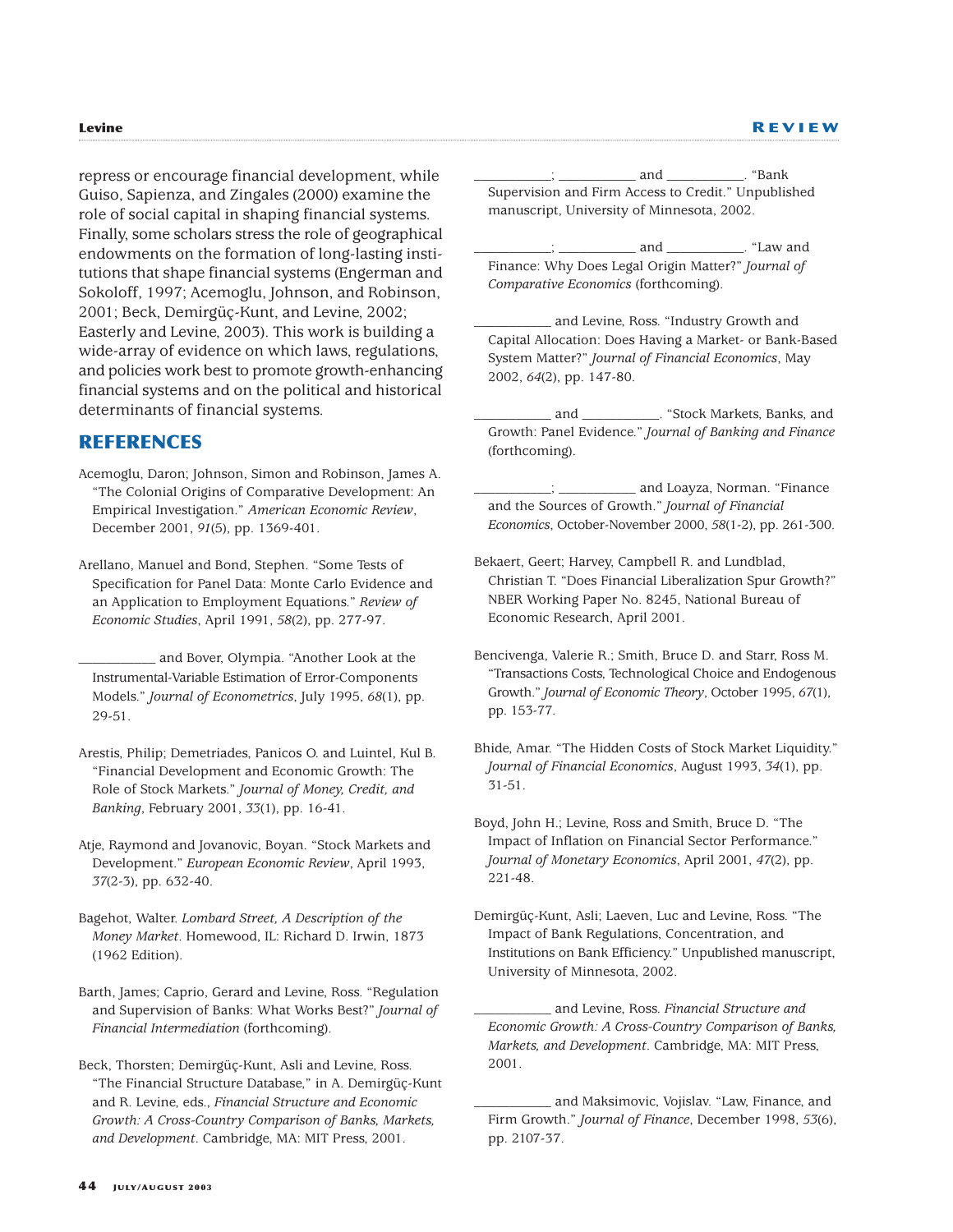Easterly, William and Levine, Ross. "Tropics, Germs, and Crops: How Endowments Influence Economic Development." *Journal of Monetary Economics*, January 2003, *50*(1), pp. 3-39.

Engerman, Stan and Sokoloff, Kenneth. "Factor Endowments, Institutions, and Differential Paths of Growth Among New World Economies: A View from Economic Historians of the United States," in S.H. Haber, ed., *How Latin America Fell Behind: Essays on the Economic Histories of Brazil and Mexico, 1800-1914*. Stanford: Stanford University Press, 1997, pp. 260-304.

Goldsmith, Raymond W. *Financial Structure and Development*. New Haven, CT: Yale University Press, 1969.

Guiso, Luigi; Sapienza, Paola and Zingales, Luigi. "The Role of Social Capital in Financial Development," NBER Working Paper No. w7563, National Bureau of Economic Research, February 2000.

\_\_\_\_\_\_\_\_\_\_\_; \_\_\_\_\_\_\_\_\_\_\_ and \_\_\_\_\_\_\_\_\_\_\_. "Does Local Financial Development Matter?" NBER Working Paper No. w8923, National Bureau of Economic Research, May 2002.

Gurley, John G. and Shaw, Edward S. "Financial Aspects of Economic Development." *American Economic Review*, September 1955, *45*(4), pp. 515-38.

Hansen, Lars P. "Large Sample Properties of Generalized Method of Moments Estimators." *Econometrica*, July 1982, *50*(4), pp. 1029-54.

Jayaratne, Jith and Strahan, Philip E. "The Finance-Growth Nexus: Evidence from Bank Branch Deregulation." *Quarterly Journal of Economics*, August 1996, *111*(3), pp. 639-70.

King, Robert G. and Levine, Ross. "Financial Intermediation and Economic Development," in Colin Mayer and Xavier Vives, eds., *Capital Markets and Financial Intermediation*. London: Centre for Economic Policy Research, 1993a, pp. 156-89.

and \_\_\_\_\_\_\_\_\_\_\_\_. "Finance and Growth: Schumpeter Might Be Right." *Quarterly Journal of Economics*, August 1993b, *108*(3), pp. 717-37.

and Terminance, Entrepreneurship, and Growth: Theory and Evidence." *Journal of Monetary Economics*, December 1993c, *32*(3), pp. 513-42.

La Porta, Rafael; Lopez-de-Silanes, Florencio and Shleifer, Andrei. "Government Ownership of Banks." *Journal of Finance*, February 2002, *57*(1), pp. 265-301.

\_\_\_\_\_\_\_\_\_\_\_; \_\_\_\_\_\_\_\_\_\_\_; \_\_\_\_\_\_\_\_\_\_\_ and Vishny, Robert W. "Law and Finance." *Journal of Political Economy*, December 1998, *106*(6), pp. 1113-55.

Levine, Ross. "Stock Markets, Growth, and Tax Policy." *Journal of Finance*, September 1991, *46*(4), pp. 1445-65.

\_\_\_\_\_\_\_\_\_\_\_. "Financial Development and Economic Growth: Views and Agenda." *Journal of Economic Literature*, June 1997, *35*(2), pp. 688-726.

\_\_\_\_\_\_\_\_\_\_\_. "The Legal Environment, Banks, and Long-Run Economic Growth." *Journal of Money, Credit, and Banking*, August 1998, *30*(3, part 2), pp. 596-613.

\_\_\_\_\_\_\_\_\_\_\_. "Law, Finance, and Economic Growth." *Journal of Financial Intermediation*, January-April 1999, *8*(1-2), pp. 8-35.

\_\_\_\_\_\_\_\_\_\_\_. "Finance and Growth." Unpublished manuscript, University of Minnesota, 2002a.

\_\_\_\_\_\_\_\_\_\_\_. "Bank-Based Versus Market-Based Financial Systems: Which Is Better?" *Journal of Financial Intermediation*, October 2002b, *11*(4), pp. 398-428.

\_\_\_\_\_\_\_\_\_\_\_. "Denying Foreign Bank Entry: Implication for Bank Interest Margins." Unpublished manuscript, University of Minnesota, 2002c.

\_\_\_\_\_\_\_\_\_\_\_; Loayza, Norman and Beck, Thorsten. "Financial Intermediation and Growth: Causality and Causes." *Journal of Monetary Economics*, August 2000, *46*(1), pp. 31-77.

and Renelt, David. "A Sensitivity Analysis of Cross-Country Growth Regressions." *American Economic Review*, September 1992, *82*(4), pp. 942-63.

\_\_\_\_\_\_\_\_\_\_\_ and Schmukler, Sergio. "Liquidity Spillover." Unpublished manuscript, University of Minnesota, 2002.

and Zervos, Sara. "Stock Markets, Banks, and Economic Growth." *American Economic Review*, June 1998, *88*(3), pp. 537-58.

Lucas, Robert E. Jr. "On the Mechanics of Economic Development." *Journal of Monetary Economics*, July 1988, *22*(1), pp. 3-42.